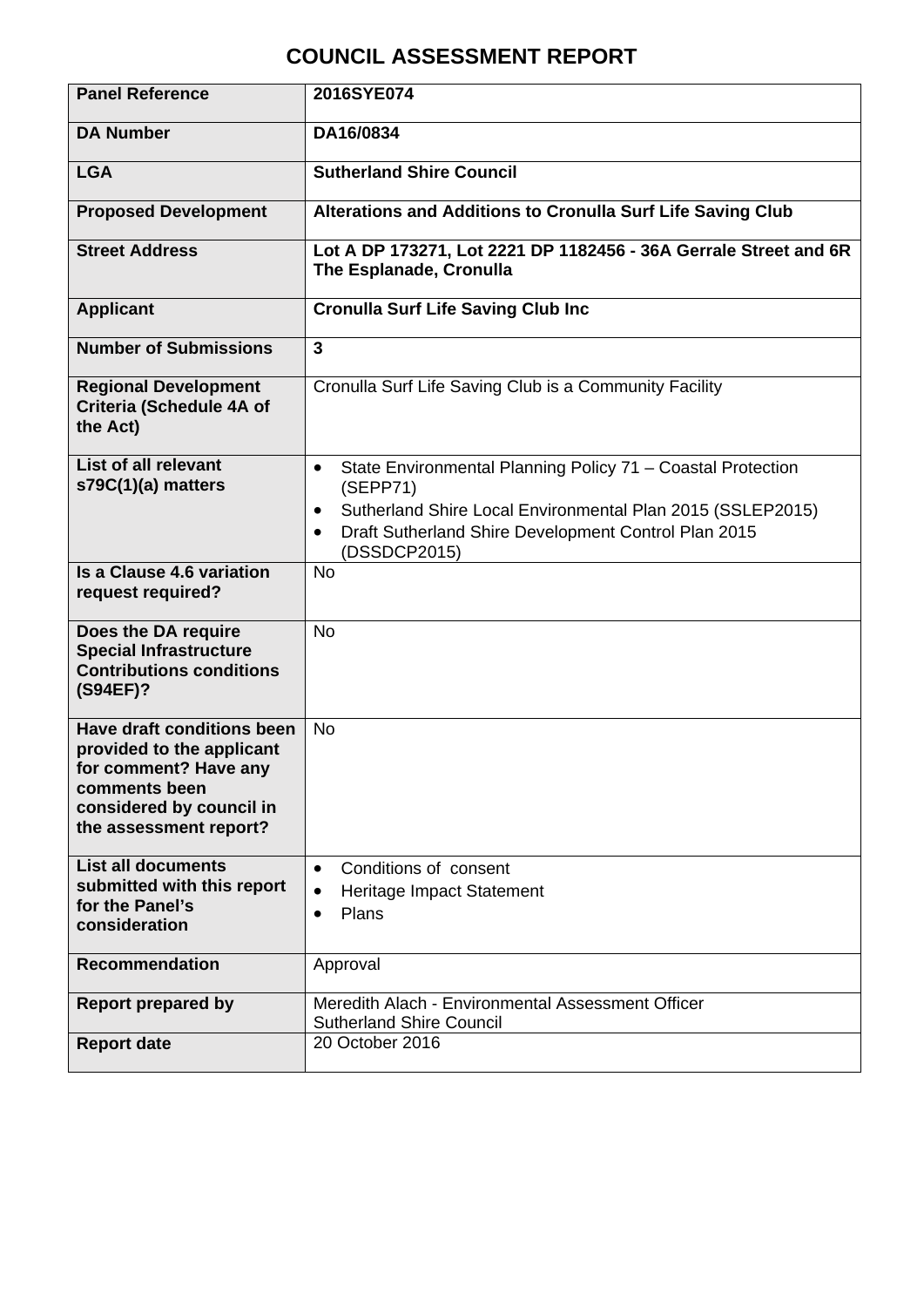### **EXECUTIVE SUMMARY**

### **REASON FOR THE REPORT**

Pursuant to the requirements of State Environmental Planning Policy (Major Development) 2011, this application is referred to the Joint Regional Planning Panel (JRPP) as the development has a capital investment of more than \$5,000,000. The application submitted to Council nominates the value of the project as \$6,000,000.

### **PROPOSAL**

The application is for alterations and additions to Cronulla Surf Life Saving Club at 36A Gerrale Street and 6R The Esplanade, Cronulla.

### **THE SITE**

The subject site is located within the south eastern corner of Cronulla Beach. The existing building currently straddles 2 lots and Cronulla Park adjoins the boundary to the north and west. South of the site is Cronulla Sports Complex and Zimzala Restaurant and the esplanade on the eastern side of the site extends south from Wanda Beach to Bass and Flinders Point.

### **MAJOR ISSUES**

The main issues identified are as follows:

- Heritage
- Built Form
- View Loss
- Parking
- Disabled Access
- Hours of Operation

#### **CONCLUSION**

Following detailed assessment of the proposed development the current application is considered worthy of support, subject to conditions.

### **ASSESSMENT OFFICER'S RECOMMENDATION**

#### THAT:

1. Development Application No. 16/0834 for alterations and additions to community facility at 36A Gerrale Street and 6R The Esplanade, Cronulla (Lot A DP 173271 and Lot 2221 DP 1182456) be approved, subject to the draft conditions of consent detailed in Appendix "A" of the Report.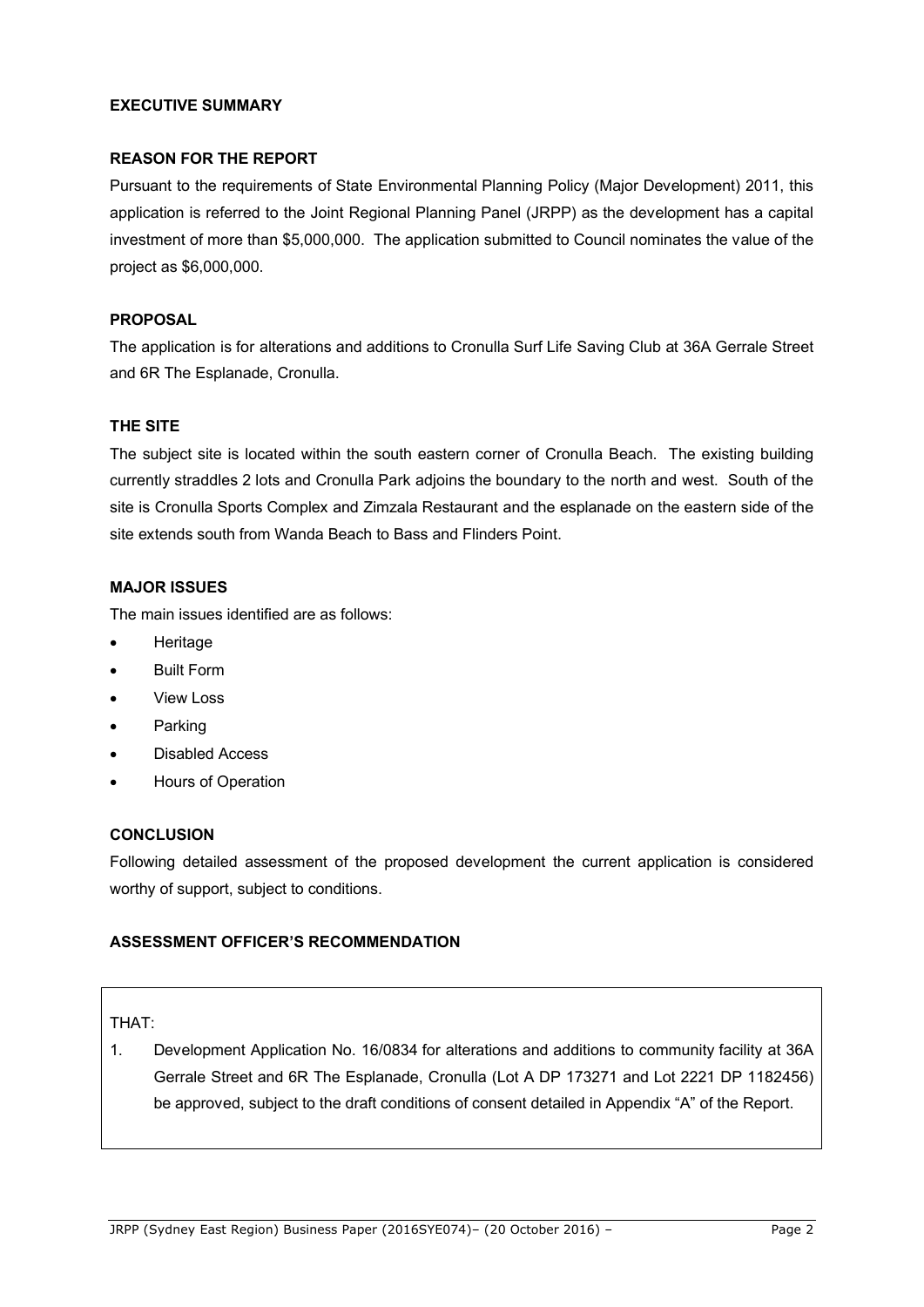### **ASSESSMENT OFFICER'S COMMENTARY**

### **DESCRIPTION OF PROPOSAL**

An application has been received for partial demolition and alterations and additions to the existing Surf Life Saving Club. The proposed alterations and additions to the surf club include the following:

### **Ground floor level**

- Storage for surf boats at the southern end.
- Fitout of male and female shower/locker rooms, keg store, lockers, gymnasium, accessible toilet, new stair/lift and lobby area and gymnasium in the centre of the building.
- Reinstate the original front entrance with life savers counter and store room.
- Additional inflatable rescue boat (IRB) storage at the northern end with new roller door entrance.
- New stairs to existing public female toilets.
- New stairs on the western side of the public male toilets providing pedestrian access up to the northern terrace.

#### **First floor level**

- New kitchen, bar, lounge, cool room and storage areas at southern end.
- New covered balcony at the southern end.
- New function room in the centre of the building.
- New female, male and accessible toilets.
- New accessible ramp extending from the new lift/lobby area up to the function room at the northern end.
- New stairs connecting the function room to the existing northern terrace and extension of this terrace to the northern terrace.
- Minor extension of the northern terrace including new roof over.

#### **Second floor level**

- New administration office and lift/lobby area.
- New mezzanine floor area.
- New pedestrian bridge on the western side of the building providing pedestrian access to the road situated on the western adjoining property.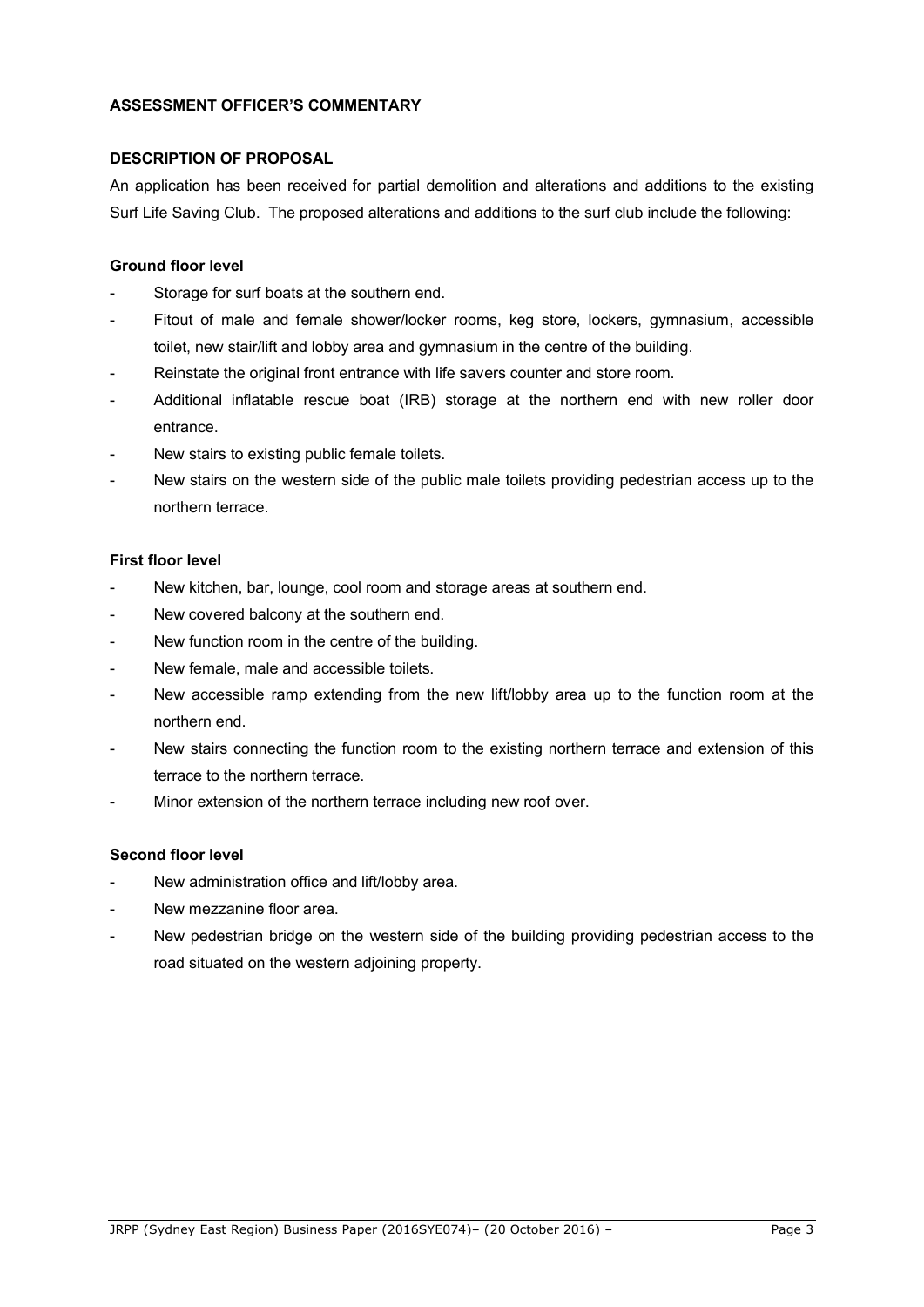

# **SITE DESCRIPTION AND LOCALITY**

The site comprises 2 parcels of land located towards the southern end of Cronulla Beach.

The Cronulla Surf Life Saving Club, straddles both lots. A service road adjoins the western boundary of the site. This road is accessed from the car park on Gerrale Street and provides vehicular access down to the club for service vehicles, but is not open for public use.

The local area is characterised by public recreational space including Cronulla Park and beach/waterway to the north and east. The esplanade (pedestrian walkway) on the eastern side of the site and extends south from Wanda Beach to Bass and Flinders Point. The Cronulla Centre and Cronulla Railway Station are approximately 245m west of the site.

Cronulla RSL is located to the south west and Cronulla Sports Complex and Zimzala Restaurant is located to the south. Residential exists generally further south of the site. The nearest residential dwelling is at 3 The Esplanade, south of Cronulla RSL.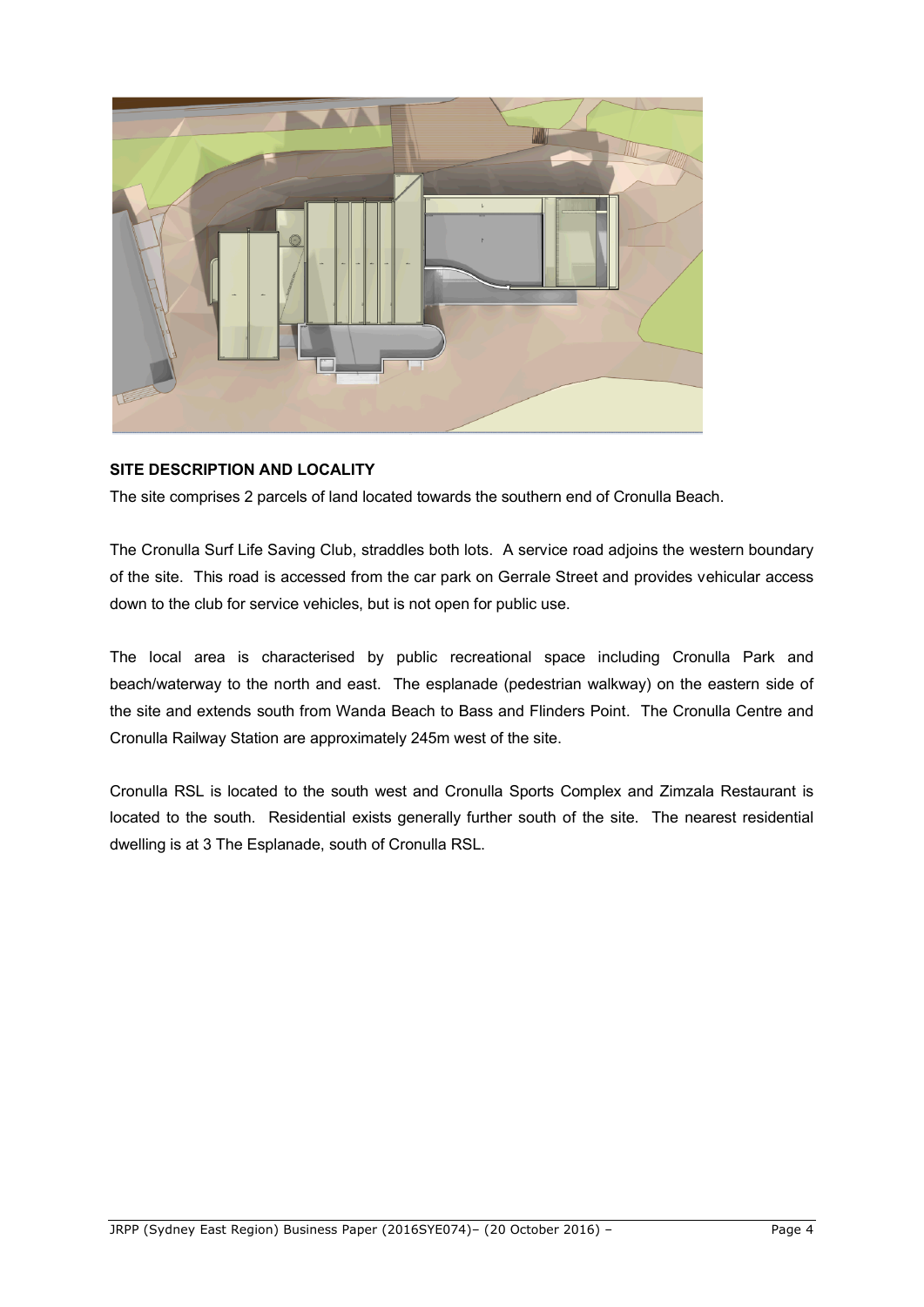

### **BACKGROUND**

A history of the development proposal is as follows:

- DA91/0448 Alterations and additions to Cronulla Surf Club building to provide additional boat storage, male and female toilets, open showers, "Nippers room", two sun decks and a reallocation of functions to existing facilities approved on 29 June 1992.
- A pre-application discussion (PAD) was held on 13 January 2016 regarding the proposed development. A formal letter of response was issued by Council dated 15 March 2016.
- The current application was submitted on 30 June 2016.
- The application was placed on exhibition with the last date for public submissions being 3 August 2016*.* Three submissions were received.
- The application was considered by Council's Submissions Review Panel on 6 September 2016.
- Additional information was provided by the applicant 20 September 2016.

# **ADEQUACY OF APPLICANT'S SUBMISSION**

In relation to the Statement of Environmental Effects, plans and other documentation submitted with the application or after a request from Council, the applicant has provided adequate information to enable an assessment of this application.

#### **PUBLIC PARTICIPATION**

The application was advertised in accordance with the provisions of Chapter 12 of Draft Sutherland Shire Development Control Plan 2015 (DSSDCP 2015).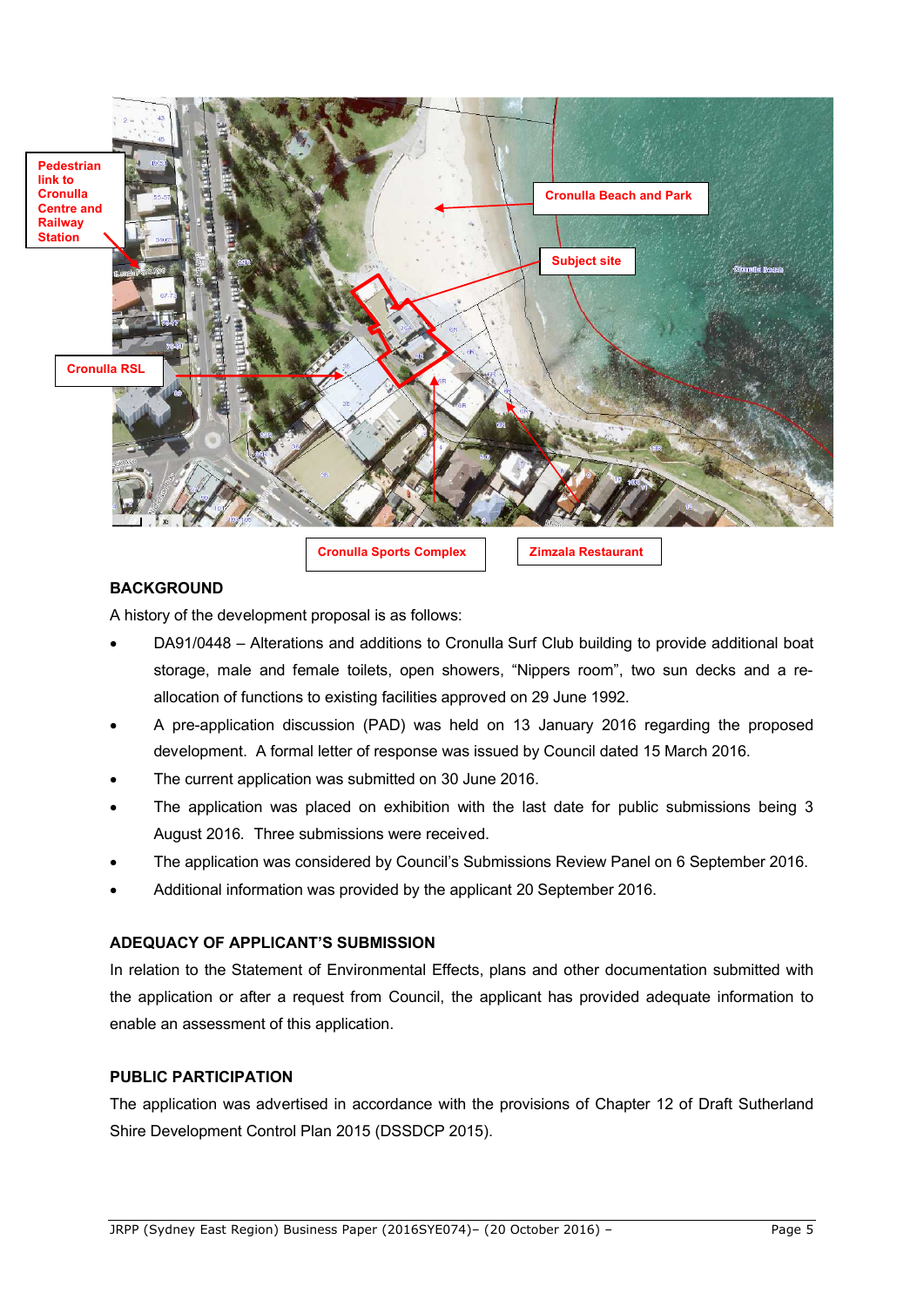Council notified 440 adjoining or affected owners of the proposal and 3 submissions were received and raised the following issues:

| <b>Address</b>    | Date of Letter/s | <b>Issues</b>                                                                 |
|-------------------|------------------|-------------------------------------------------------------------------------|
| 6/3 Esplanade     | 2 August 2016    | View Loss and roof height                                                     |
| 4/3 Esplanade     | 1 September 2016 | View Loss, roof height and<br>design not in keeping with<br>heritage building |
| 38 Gerrale Street | September 2016   | <b>View Loss</b>                                                              |

The issues raised by objectors have been addressed in the Assessment Section of the report.

## **STATUTORY CONSIDERATIONS**

The subject land is located within *Zone RE1 Public Recreation* pursuant to the provisions of Sutherland Shire Local Environmental Plan 2015. The proposed development, being a community facility is a permissible land use within the zone with development consent from Council.

The following Environmental Planning Instruments (EPI), Development Control Plans (DCP), Codes or Policies are relevant to this application:

- State Environmental Planning Policy 71 Coastal Protection (SEPP71)
- Sutherland Shire Local Environmental Plan 2015 (SSLEP2015)
- Draft Sutherland Shire Development Control Plan 2015 (DSSDCP2015)

## **STATEMENT OF COMPLIANCE**

The SSLEP 2015 does not provide for any particular development standards for development of this nature in the Public Recreation Zone. Draft Sutherland Shire Development Control Plan 2015 has specific requirements for late night trading as follows:

| <b>Draft Sutherland Shire Development Control Plan 2015</b> |                                                             |  |  |  |
|-------------------------------------------------------------|-------------------------------------------------------------|--|--|--|
| <b>Chapter 36 Late Night Trading</b>                        |                                                             |  |  |  |
| Control                                                     | <b>Proposed</b>                                             |  |  |  |
| Indoors:                                                    | Lifesaving Administration and Member Service<br>Operations: |  |  |  |
| Base hours:                                                 | Monday to Sunday: $5.30$ am $- 8.30$ pm                     |  |  |  |
| Monday to Saturday: 6am – 10pm                              |                                                             |  |  |  |
| Sunday: 10am to 9pm                                         | Administration Office:                                      |  |  |  |
|                                                             | Monday: Closed                                              |  |  |  |
| Extended hours:                                             | Tuesday to Thursday: 10am - 2pm                             |  |  |  |
| Monday to Sunday: 6am – midnight                            | Friday: 12 noon - 6pm                                       |  |  |  |
|                                                             | Saturday: Closed                                            |  |  |  |
| Outdoors:                                                   | Sunday: 9am - 12 noon                                       |  |  |  |
|                                                             | Public Holidays: Closed                                     |  |  |  |
| Base hours:                                                 |                                                             |  |  |  |
| Monday to Saturday: 6am – 9pm                               | <b>Evening Functions &amp; Meetings*:</b>                   |  |  |  |
| Sunday: 10am to 9pm                                         | Monday to Saturday: 6pm - 11.30pm with                      |  |  |  |
|                                                             | the club building vacated by 11.45pm                        |  |  |  |
| Extended hours:                                             |                                                             |  |  |  |
| Monday to Sunday: 6am - 10pm                                |                                                             |  |  |  |
|                                                             |                                                             |  |  |  |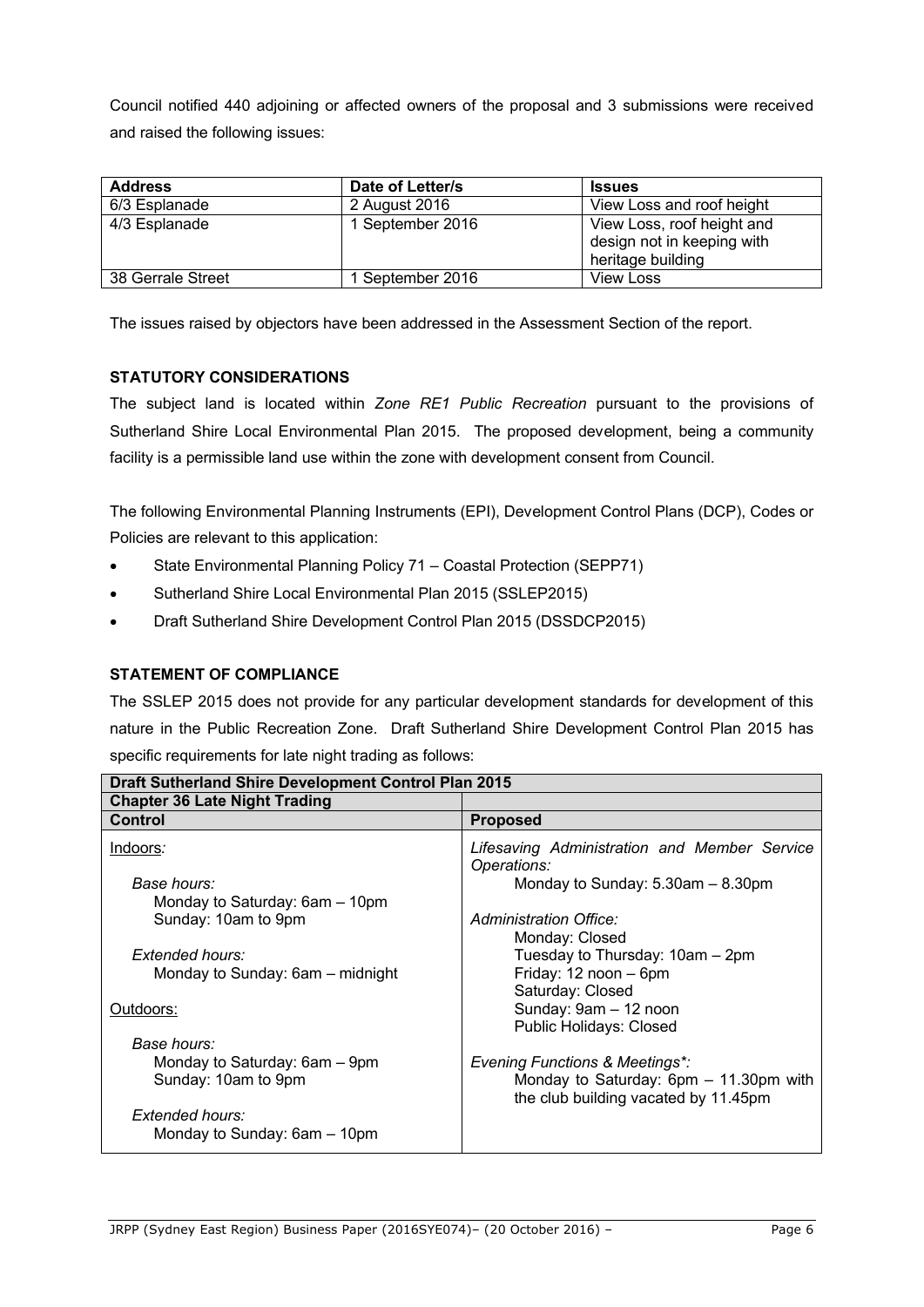*\* The Purcell room is available for hire Monday – Saturday evenings and used on Friday evenings for member gatherings. The Monro Room generally operates on Friday evenings and may operate on other evenings for after Club committee meetings.*

### **SPECIALIST COMMENTS**

The application was referred to the following internal and external specialists for assessment and the following comments were received:

### **NSW Police Service**

The NSW Police provided a response, raising no objection to the proposal.

## **Architectural Review Advisory Panel (ARAP)**

The proposed development was considered by Council's ARAP and the panel recommended that the following matters be considered further:

- *"More detail regarding colour selection and finishes, and re consideration of the expression of the Members Room and the northern termination might complete a very good scheme.*
- *Drawings that show levels of heritage significance would be helpful, as well as elevations and sections that indicate the current building line."*

Revised plans were provided addressing the provision of sun shading structure of the eastern terrace on the first floor at the northern end.

#### **Heritage Architect**

Council's Heritage Architect considered the proposal and Heritage Impact Statement provided **Appendix "B"** and advised the following:

*"The proposed works seem quite sensitive to the heritage significance of the item. An archival record of the building will be required to record the different layers of significance.* 

*The design conserves the outer shell of the oldest building and some of the internal walls, which is a positive step towards a good heritage outcome as well as conserving the use which is the most significant part of the item as it represents the beach culture and the Cronulla SLSC tradition.*

*The issues of overpowering scale have been reviewed with ARAP and considering the sympathetic articulation between the old and the new and a revised perspective showing that the views from the esplanade to the north are conserved, the overall design of the southern building is acceptable."* 

## **Architect**

Council's Architect considered the ARAP report provided with the proposal and concluded the following:

*"This is a commendable proposal which will provide improved amenities for the club and enhance the current buildings interface with the public domain. The building's roof will be visible to surrounding*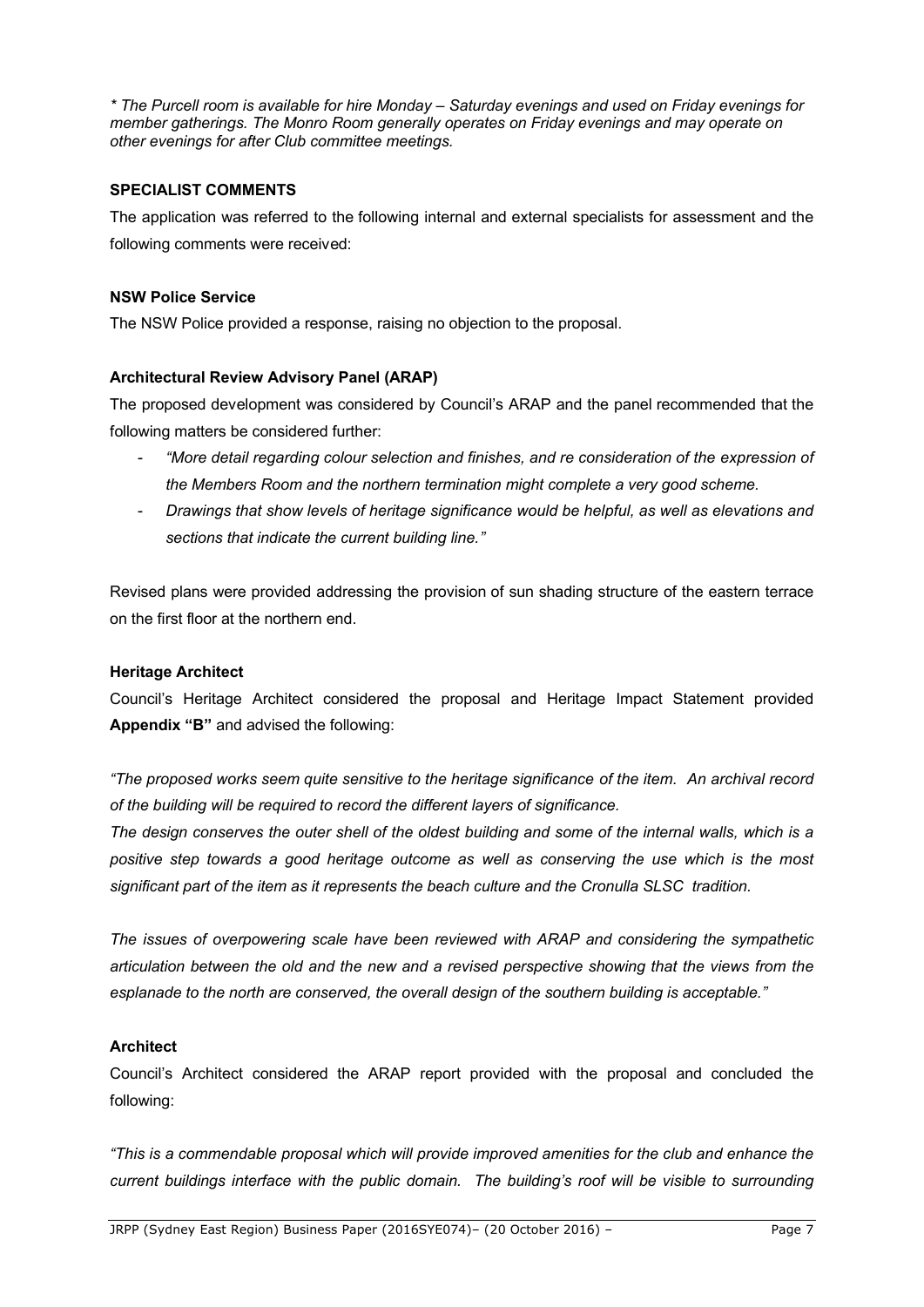*apartment buildings and the RSL, It will effectively be the 5 th elevation of the building. As such, care has been taken in the design of the roof to provide a high quality articulated form that will not be dominated by plant and equipment. Floating roof forms are an important aspect of the design strategy for this building which appears to have only minimal impact upon views from neighbouring buildings."*

### **Engineering**

Council's Engineer considered the proposal and raised no significant concerns, subject to conditions of consent addressing stormwater management on the site and works required upon the western adjoining property to enable adequate access to the building.

### **Stormwater Management**

Council's Stormwater Management Department considered the proposed works with regards to flooding and whether the building will be affected by seal level rise. No significant concerns were raised with regards to the proposed works.

### **Building Surveyor**

Council's Building Surveyor considered the proposal and raised no significant concerns, subject to conditions requiring the building works to satisfy a 'Performance Solution' given that the building straddles two lots owned by different parties.

### **Public Domain Assets Manager**

Council's Public Domain Assets Manager considered the future works required upon the western adjoining property with regards to raising and resurfacing the existing road. The final design of the works required on the western adjoining property to the road is to be approved by Council prior to the issues of a construction certificate and an operational plan will be required for deliveries and vehicular access to the site.

## **ASSESSMENT**

Following a detailed assessment of the application having regard to the Heads of Consideration under Section 79C(1) of the Environmental Planning and Assessment Act 1979 and the provisions of relevant environmental planning instruments, development control plans, codes and policies, the following matters are considered important in the assessment of this application.

#### **Heritage**

The Cronulla Surf Life Saving Club is an iconic building in Cronulla. It is heritage listed under Sutherland Shire Local Environmental Plan 2015. The statement of significance provided for the building is as follows:

*"Good example of an Inter-War International style building. Closely associated with the beginnings of Australia's beach culture. Special historical interest for its association with a 1930's unemployment relief scheme. Well presented on the beach foreshore and complemented by the adjoining sports*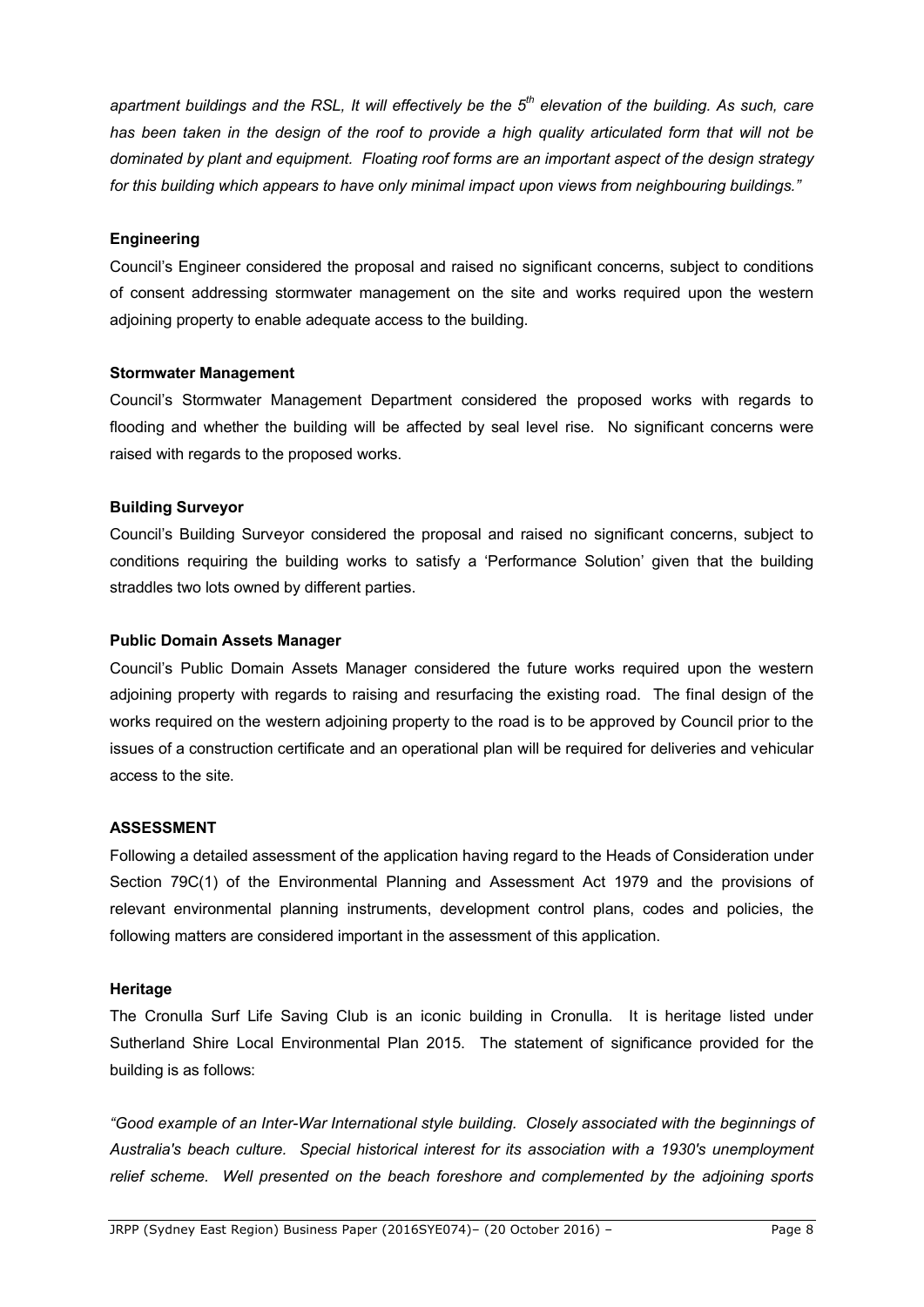*complex building. Essential form and character retained. Additions reasonably sympathetic. Local significance."*

The alterations and additions to the building include a large amount of internal work to improve the layout and function of the building for its prolonged use. The design conserves some of the main internal walls and outer shell of the original building, achieving a good heritage outcome.

The additions to the building include clerestory windows around the perimeter of the new roof areas to enhance the lightweight appearance and distinguish it as a new addition. The additions will increase the height of the building, however the overall building form is adequately articulated and stepped, breaking up the bulk and scale of the building, allowing the heritage value of the original building to dominate.

The subject site is also in close proximity to a number of sites identified as an item of environmental heritage SSLEP 2015 including South Cronulla Beach and Park, Cronulla Sports Complex and The Esplanade – walking path. The proposed alterations and additions are unlikely to have any significant impact on these nearby heritage items.

The new works are considered to be sensitive to the heritage significance of the original surf club building, as they are largely within the existing building footprint that will allow the original building to stand out when viewed from surrounding properties, the beach/waterway and park. Appropriate conditions of consent will apply requiring the project to be supervised by a heritage consultant.

#### **Built Form**

The building is located within the public domain along Cronulla Beach. The objectives of the zone are to enable land to be used for public open space and recreational activities by the community and protect and enhance the environment for recreation purposes.

The proposed works are to upgrade and improve the amenity of the building to meet the operational needs of the club, resulting in modifications to the internal layout and the building height increasing by 1m - 3m at different areas across the building.

No maximum density or height development standards apply to the site and therefore any new works considered are assessed on merit to ensure that the scale of the building is compatible with the local area. Heights that are applicable upon adjoining and surrounding properties for residential and commercial development vary from 16m – 30m. The additional height to the building is under these heights and the existing 3 storey section of the building is contained within the centre of the building.

The new works at the southern and northern ends of the building sit behind the façade of the building, allowing the original building to stand out when viewed from the surrounding area and beach.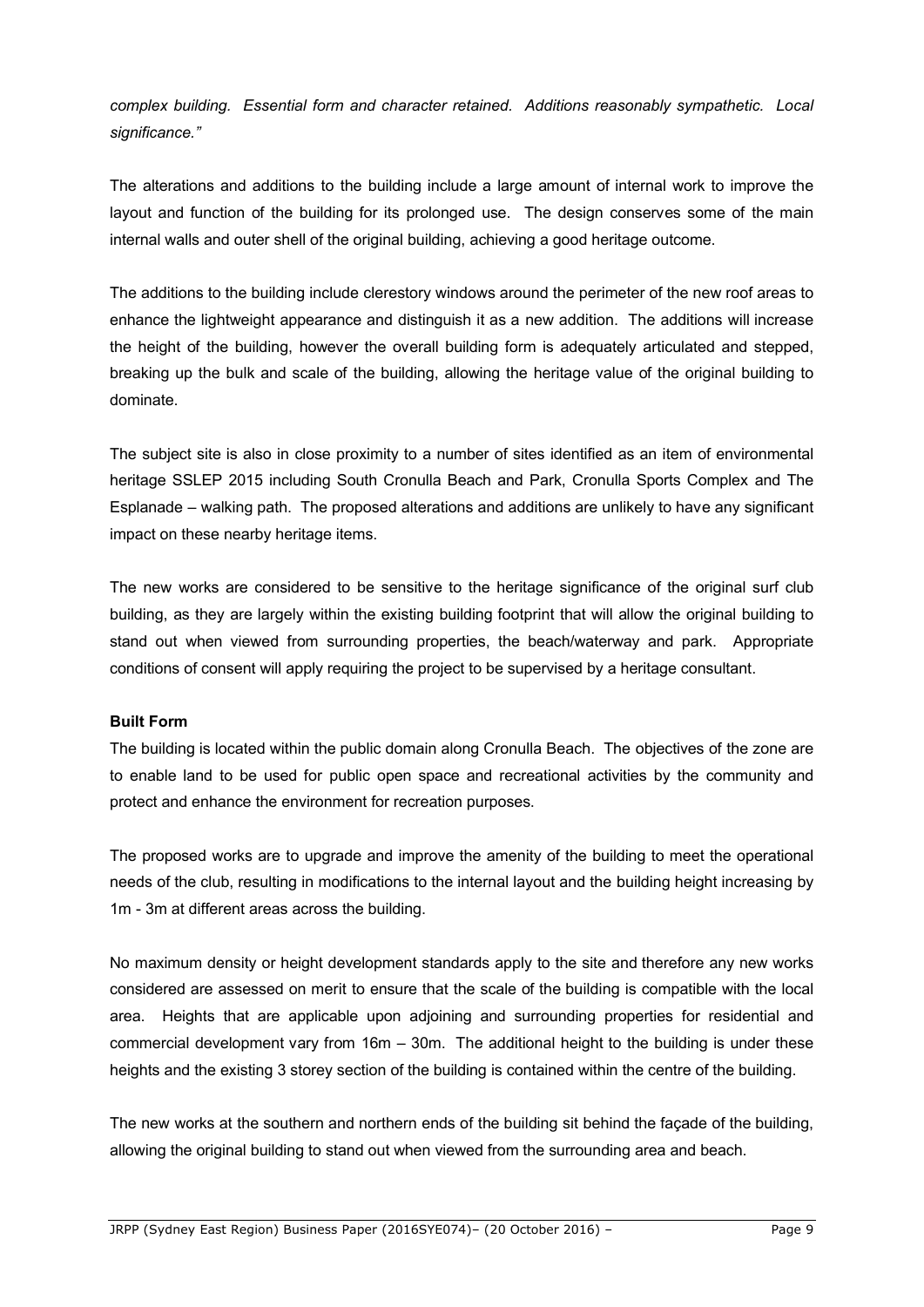

Eastern elevation of the building.

The new works at the southern end of the building are two storeys in height designed with a high roof over the balcony and an open slot on the southern side giving this section a transparent appearance. This section of the building appears visually separate from the original building, as it is recessed behind the façade of the original building and is linked to the balcony by a narrow pedestrian bridge.

The new roof over the northern terrace follows the same line and height as the existing function room at the northern end. A simple awning is proposed on the eastern facade to provide sun shading to the eastern terrace. The alterations and additions together with the increase in height, results in a building that is adequately articulated breaking up the bulk and scale, maintaining a building form that is appropriate for the context of the area and retaining its appearance as a surf club in the public domain.

The proposed works to the building are considered to be modest and will improve the facilities available to the community for public recreational use and beach patrol operations. Whilst still retaining and conserving the heritage values of the original building when viewed from surrounding properties, the park, coastline and waterway allowing the building to fit comfortably within the context of the local area.

## **View Loss**

The issue of view loss has been raised by the residential flat building (RFB) at *3 The Esplanade* (to the south) and *Cronulla RSL* (at the rear) as a result of the increase in height and the extension of the roof and balcony over the southern section of the building.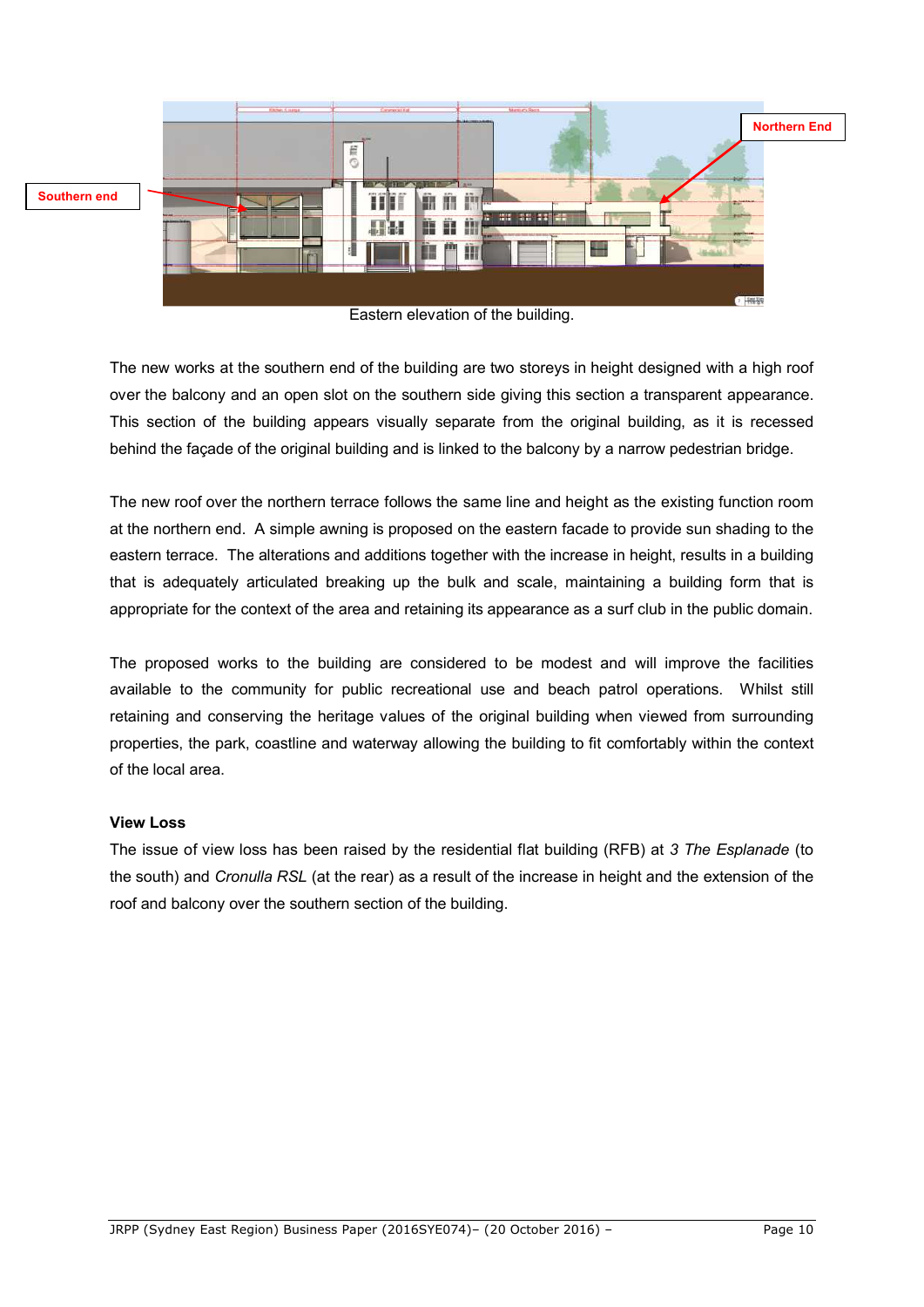

Following is an assessment of view loss in accordance with the planning principle established by Senior Commissioner Roseth in Tenacity Consulting v Waringah [2004] NSWLEC 140.

## **Step 1** - *The first step is the assessment of views to be affected*

The Surf Life Saving Club is situated within the south eastern corner of Cronulla Beach and views that are currently enjoyed from the site and surrounding properties include South Cronulla Beach and Park, the coastline to the north, The Esplanade including rock pool to the north and expansive views of the ocean to the east.

### **Step 2** - *The second step is to consider from what part of the property the views are obtained*

The views currently enjoyed by the RFB to the south is from their balconies (attached to their living areas) over the rear and north western side boundaries of the site. The photos below show existing views from 3 units (1, 4 and the penthouse (top floor) of the RFB) looking north toward the coastline, esplanade and beach.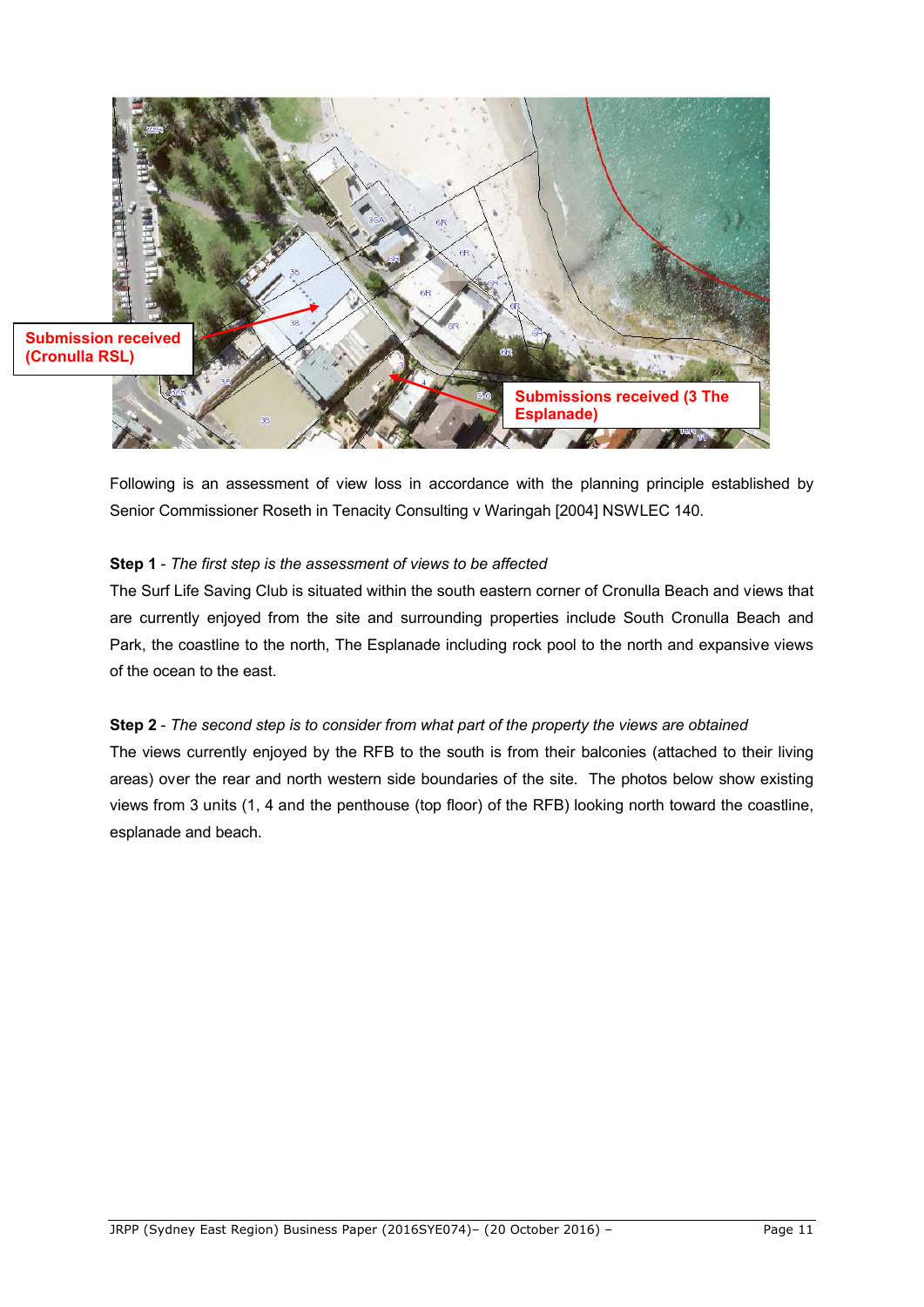

Looking north from the balcony of the penthouse (top level) (No 3 The Esplanade)



Looking north from the balcony on level 4 (No 3 The Esplanade)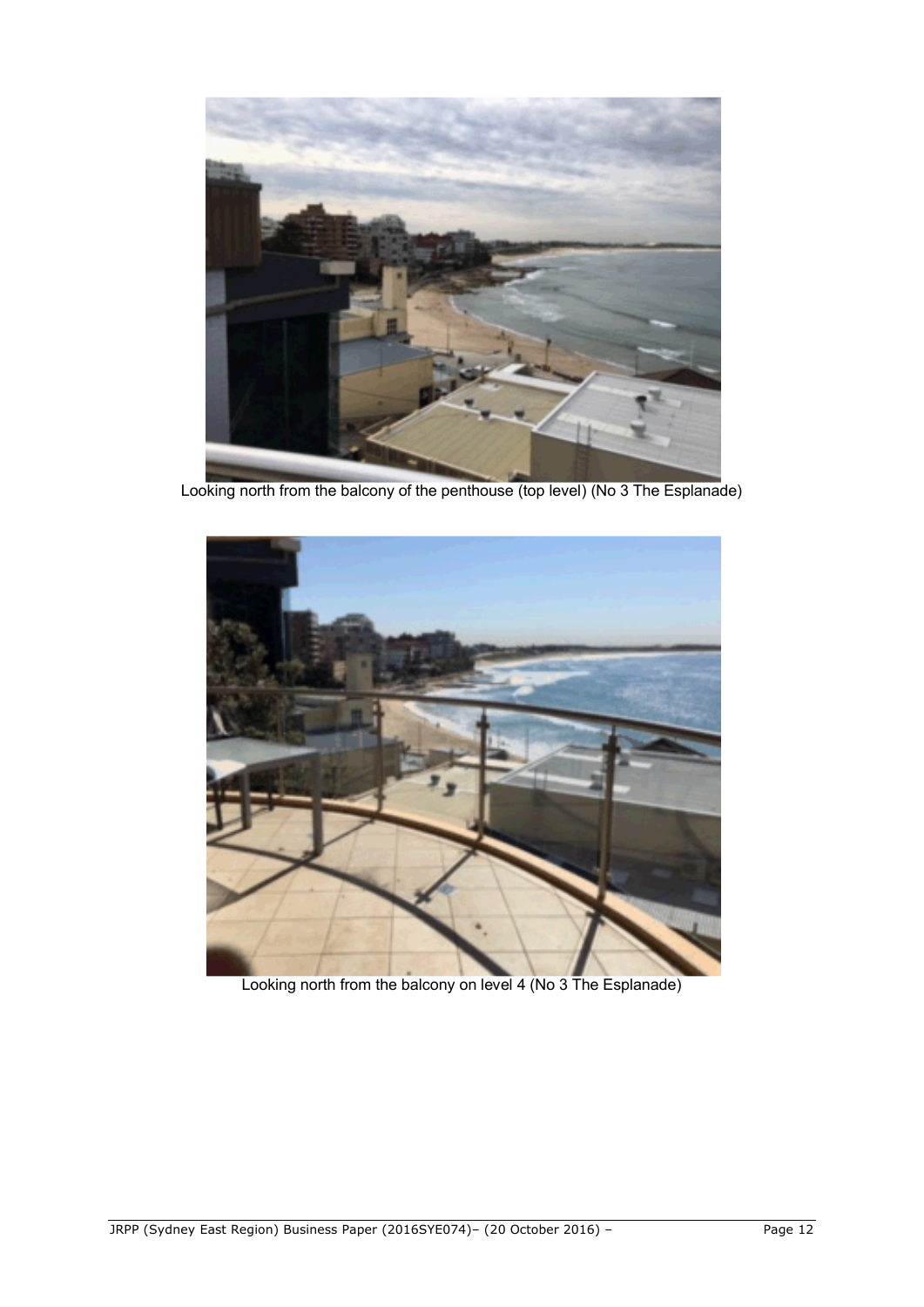

Looking north from the balcony on level 1 (No 3 The Esplanade)

Cronulla RSL is situated behind the club at a higher ground level and comprises multiple levels. The views enjoyed by Cronulla RSL are from the first floor (pedestrian entry level) and ground level (dining area) looking toward the north and east (from the rear boundary).



View looking from the first floor of the RSL over the surf club building.

Southern portion of the existing Surf Life Saving Club



View looking from the south eastern corner on the ground floor (dining area) of the RSL to the north of the beach.

**Step 3** *- The third step is to assess the extent of the impact*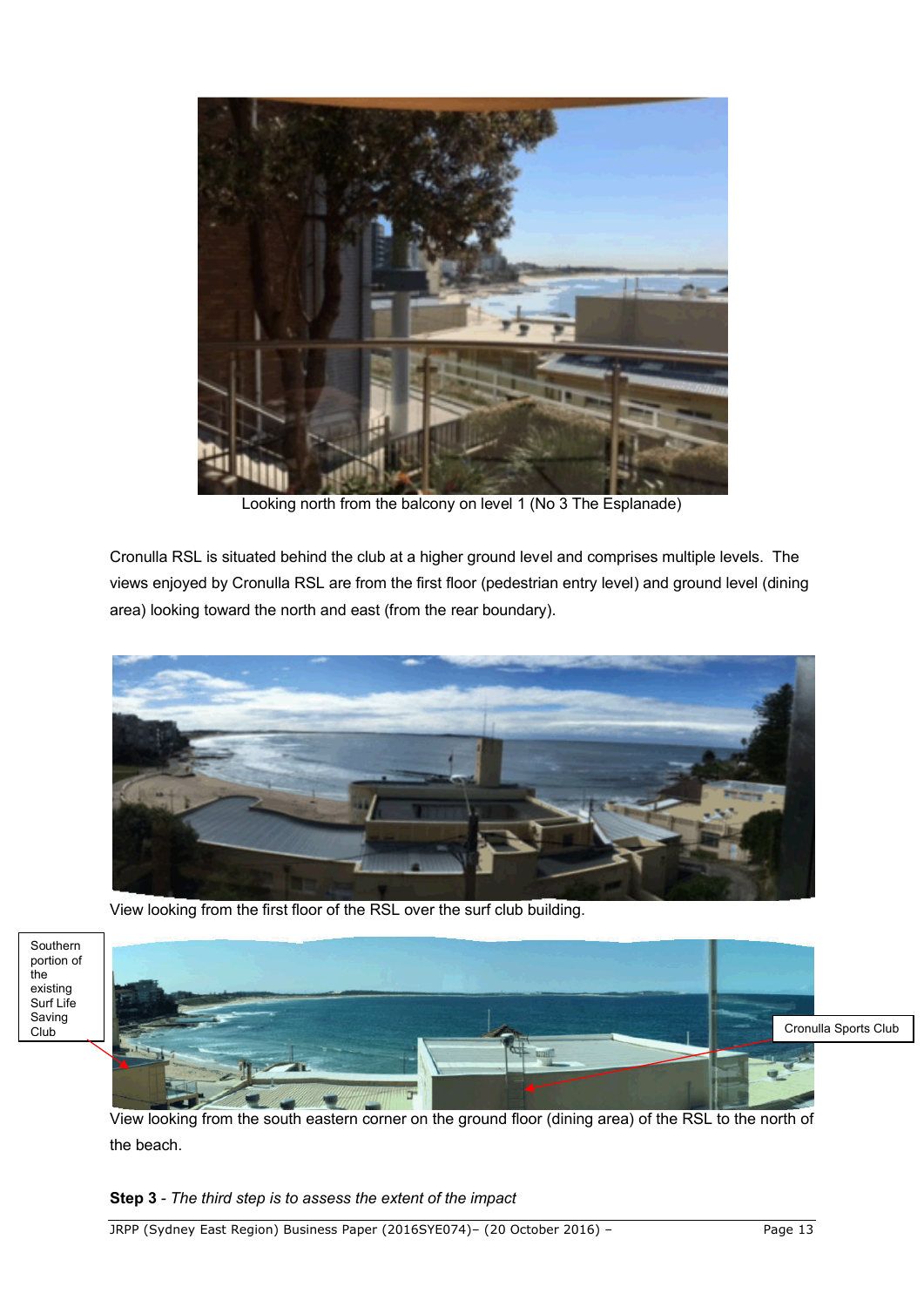The proposed alterations and additions to the surf club will have an impact upon the following:

*3 The Esplanade (Units: 1, 4 and top floor (penthouse))*

The proposed works will result in some view loss when looking north toward the beach (sand). The degree of loss depends on the level of the building viewed from (eg the impact on the lower level is greater than the top level.)

*Cronulla RSL*

The RSL is situated at a higher ground level than the surf club and the new roof areas on the building will result in minor to moderate view loss from the following areas:

- The new roof over the centre of the club will have minor view loss from the top floor (bistro) looking east towards the beach/water when standing directly behind that section of the building.
- The extension and increase in height of the balcony at the southern end will have moderate view loss to level 2 when looking north from the south eastern corner of this level.

**Step 4** - *The fourth step is to assess the reasonableness of the proposal that is causing the impact* The proposal will have some impact on views the RFB to the south currently enjoy when looking north towards the beach (sand), however a significant amount of view toward the coastline and ocean will be maintained.

View loss impacts to Cronulla RSL vary depending on which level the view is enjoyed from and whether the views are from a standing or sitting position. Regardless, due to the multiple levels, length and layout of the RSL, a substantial amount of views will still be enjoyed and maintained from the building.

The new work proposed to the club is considered to be reasonable and is generally within the existing footprint and the additional height of the building. The proposal will have some impacts upon views currently enjoyed by surrounding properties, however the proposal has been designed with a lightweight roof which is not dominated by plant equipment and other roof top features.

Overall, it is concluded that whilst there is some degree of view loss it is considered reasonable given the extent of view that is lost and the significant majority of views that are retained.

## **Parking**

Chapter 35 of DSSDCP 2015 stipulates the required parking rates based on the development and proposed use. It is realistic to expect that upgrading the building is likely to result in the building being booked more frequently for evening functions. The site currently has no onsite parking and there is no potential for parking to be provided on the site due to the unique location of the site. Furthermore, public use of the access road at the rear of the site from Gerrale Street is not permitted. Approximately 115 parking spaces exist along Gerrale Street within the public carpark and additional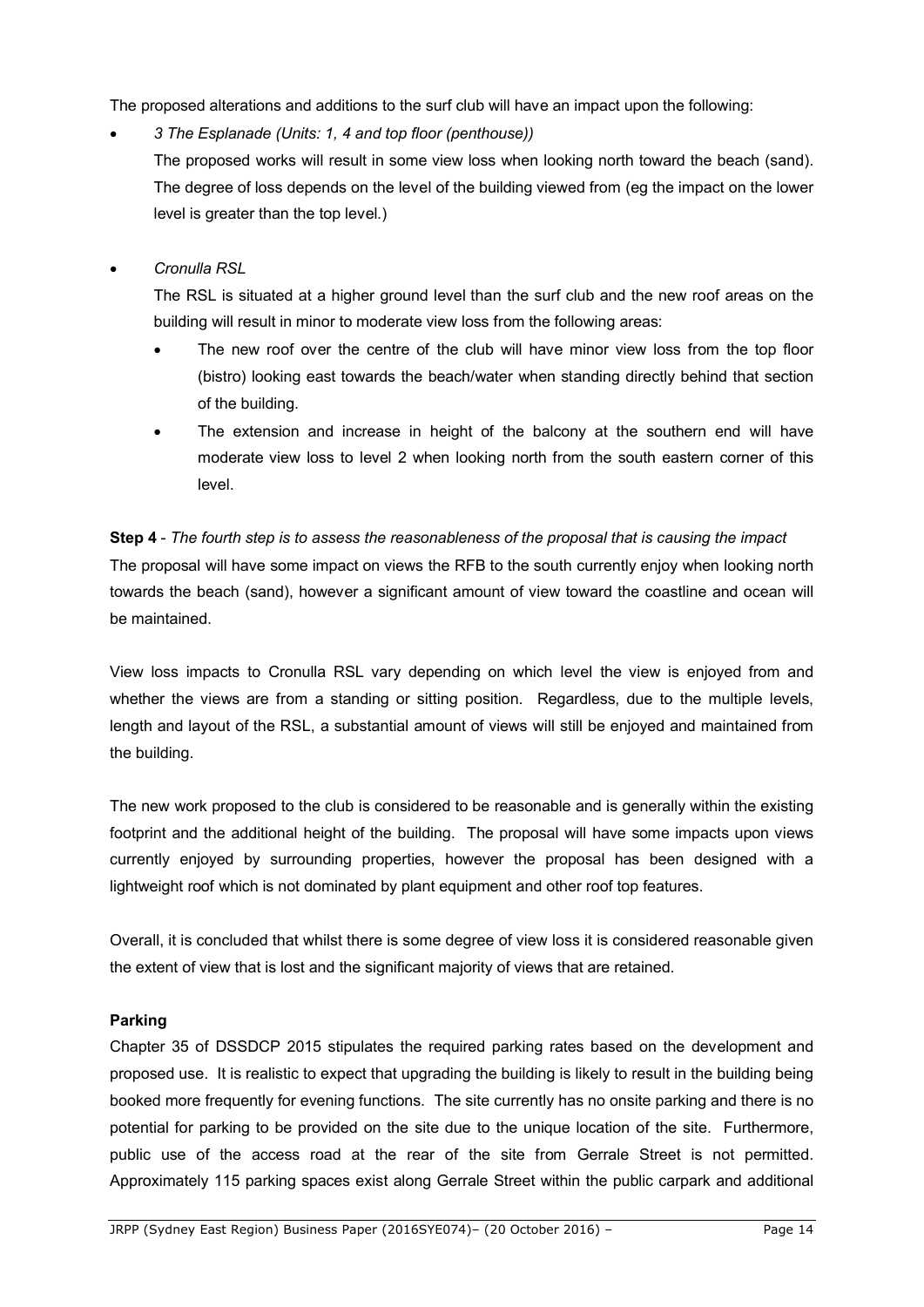parking exists within the surrounding streets. This area of Cronulla does experience some demand for street parking in the evenings, however, the club is an existing licensed premises and the site is within 300m walking distance from Cronulla Railway and Bus Stations which are very likely to be used. The proposed alterations and additions will result in significant improvements to the club to the public's benefit. On this basis, the lack of car parking is unlikely to result in significant impacts.

### **Disabled Access**

To provide adequate access to the building, a new lift core, a ramp at ground level and new external pedestrian bridge on the western side of the building on the second floor is proposed. This bridge is to connect from the second floor level to the road on the western adjoining lot and therefore new works are required to raise and resurface the road by 870mm to meet the new bridge level.

Concerns were raised with regards to potential vehicle and pedestrian conflict on the road from VIP arrivals to the function room of the club. The information provided indicates that the use of the bridge is for service vehicles and the like only. An operation plan will need to be prepared and approved by Council for deliveries and vehicular access prior to the completion of building works. The following conditions will be imposed:

- Final designs of the road works are to be approved by SSC the Department of Shire Infrastructure (DSI) prior to the issue of a construction certificate.
- Only delivery vehicles and the like are to access the road.
- No patrons of the club are to use the access road for any form of vehicular access when visiting the club.

## **Hours of Operation**

The site is located predominantly within a *'low activity area'* under Chapter 36 - Late Night Trading of Draft Development Control Plan 2015. Low activity areas are predominantly characterised by low density residential uses and other uses suitable for low activity areas. The site is bound by Cronulla Park to the north, Cronulla RSL to the west, Cronulla Sports Club and Zimzala Restaurant to the south and these uses are located within the '*intermediate area'* (in accordance with Council's DCP) and will provide a buffer between the CSLSC and residential development to the south.

The use of the building is not proposed to change with the new works and it is to continue being used for club functions/meetings and the function room and balcony on the first floor at the northern end will continue to be available for public use. The hours of operation are as follows:

| <b>Draft Sutherland Shire Development Control Plan 2015</b> |                                                             |  |
|-------------------------------------------------------------|-------------------------------------------------------------|--|
| <b>Chapter 36 Late Night Trading</b>                        |                                                             |  |
| <b>Control</b>                                              | <b>Proposed</b>                                             |  |
| Indoors:                                                    | Lifesaving Administration and Member Service<br>Operations: |  |
| Base hours:<br>Monday to Saturday: 6am - 10pm               | Monday to Sunday: 5.30am - 8.30pm                           |  |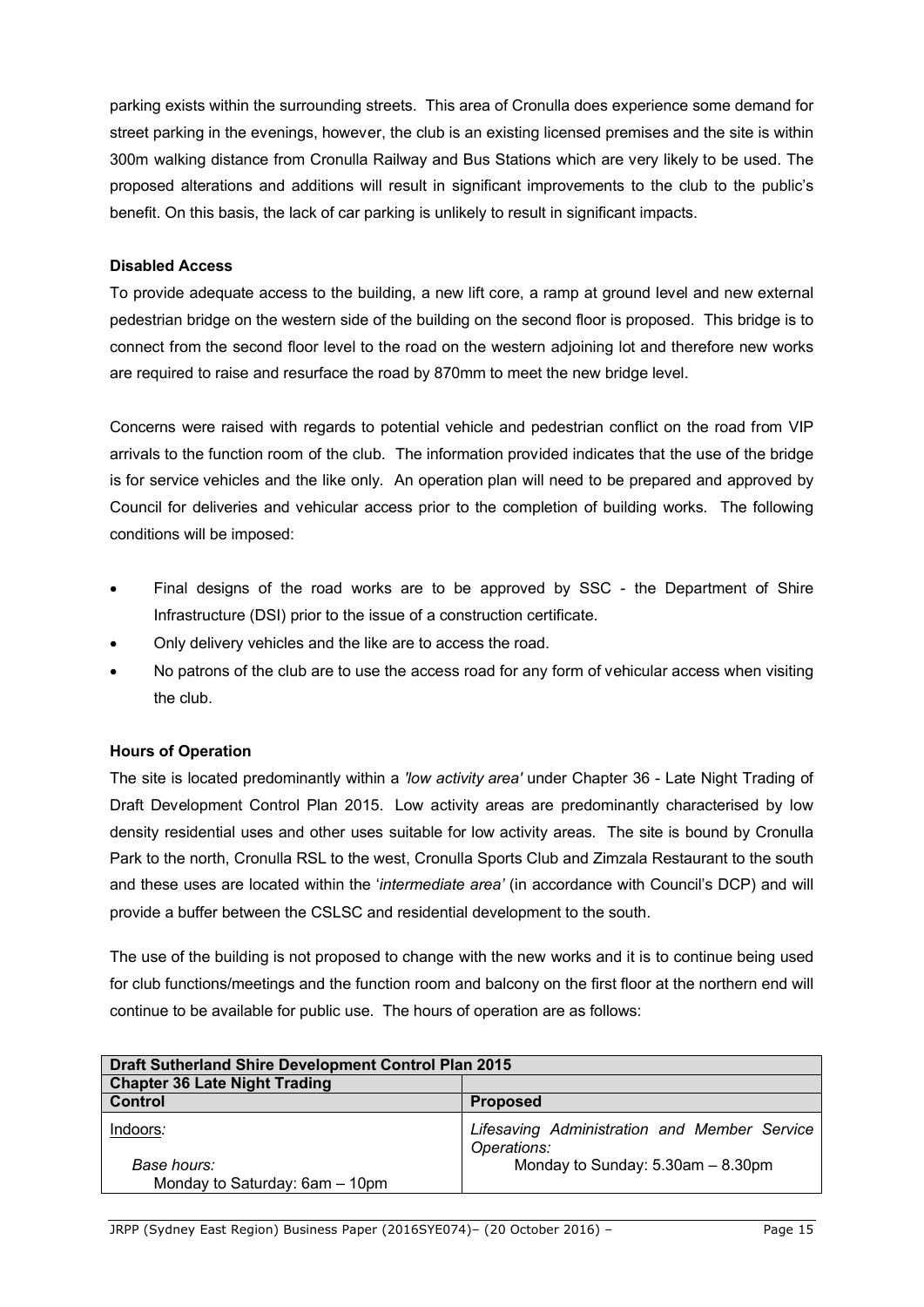| Sunday: 10am to 9pm                                 | Administration Office:                                                         |
|-----------------------------------------------------|--------------------------------------------------------------------------------|
| Extended hours:<br>Monday to Sunday: 6am – midnight | Monday: Closed<br>Tuesday to Thursday: 10am - 2pm<br>Friday: 12 noon - 6pm     |
| Outdoors:                                           | Saturday: Closed<br>Sunday: 9am - 12 noon<br><b>Public Holidays: Closed</b>    |
| Base hours:                                         |                                                                                |
| Monday to Saturday: 6am - 9pm                       | <b>Evening Functions &amp; Meetings*:</b>                                      |
| Sunday: 10am to 9pm                                 | Monday to Saturday: 6pm - 11.30pm with<br>the club building vacated by 11.45pm |
| Extended hours:<br>Monday to Sunday: 6am - 10pm     |                                                                                |

*\* The Purcell room is available for hire Monday – Saturday evenings and used on Friday evenings for member gatherings. The Monro Room generally operates on Friday evenings and may operate on other evenings for after Club committee meetings.*

The DCP recommends base and extended hours of operation for uses situated within a '*low activity area'*. Extended hours of operation are considered and an acoustic report and management plan were provided suggesting full compliance with Council's noise criteria with the implementation of controls can be achieved.

Regardless of the above reports provided, Council has concerns with regards to potential noise impacts from the use of the northern terrace on the first floor and therefore to minimise potential impacts a condition will be imposed requiring all external doors and louvers to the function rooms be closed from 10pm and no patrons allowed on the northern terrace after 10.30pm.

#### **Crime Prevention through Environmental Design**

Crime Prevention through Environmental Design (CPTED) is a crime prevention strategy that focuses on planning, design and structure of cities and neighbourhoods and aims to reduce opportunities for crime by using design and place management principles that reduce the likelihood of crime. No significant concerns were raised to the proposal, however to alleviate potential risks to the northern terrace on the first floor, a security gate is to be provided at the bottom of the stairs and is to be locked when the terrace is not in use. Condition 22 of the appended conditions will apply.

#### **Development within the Coastal Zone**

The subject site is located within the Coastal Zone and the provisions of Clause 5.5 of SSLEP 2015 are applicable. The objectives of these clauses are to provide for the protection of the coastal environment of the State for the benefit of both present and future generations through promoting the principles of ecologically sustainable development, and to implement the principles in the NSW Coastal Policy.

Certain matters are required to be considered prior to the granting of development consent. These matters include pedestrian access to the foreshore; natural scenic quality; impacts on the amenity of the coastal foreshore; impacts on biodiversity and ecosystems as well as any cumulative impacts. The relevant matters have been considered as part of the assessment of this application and the proposal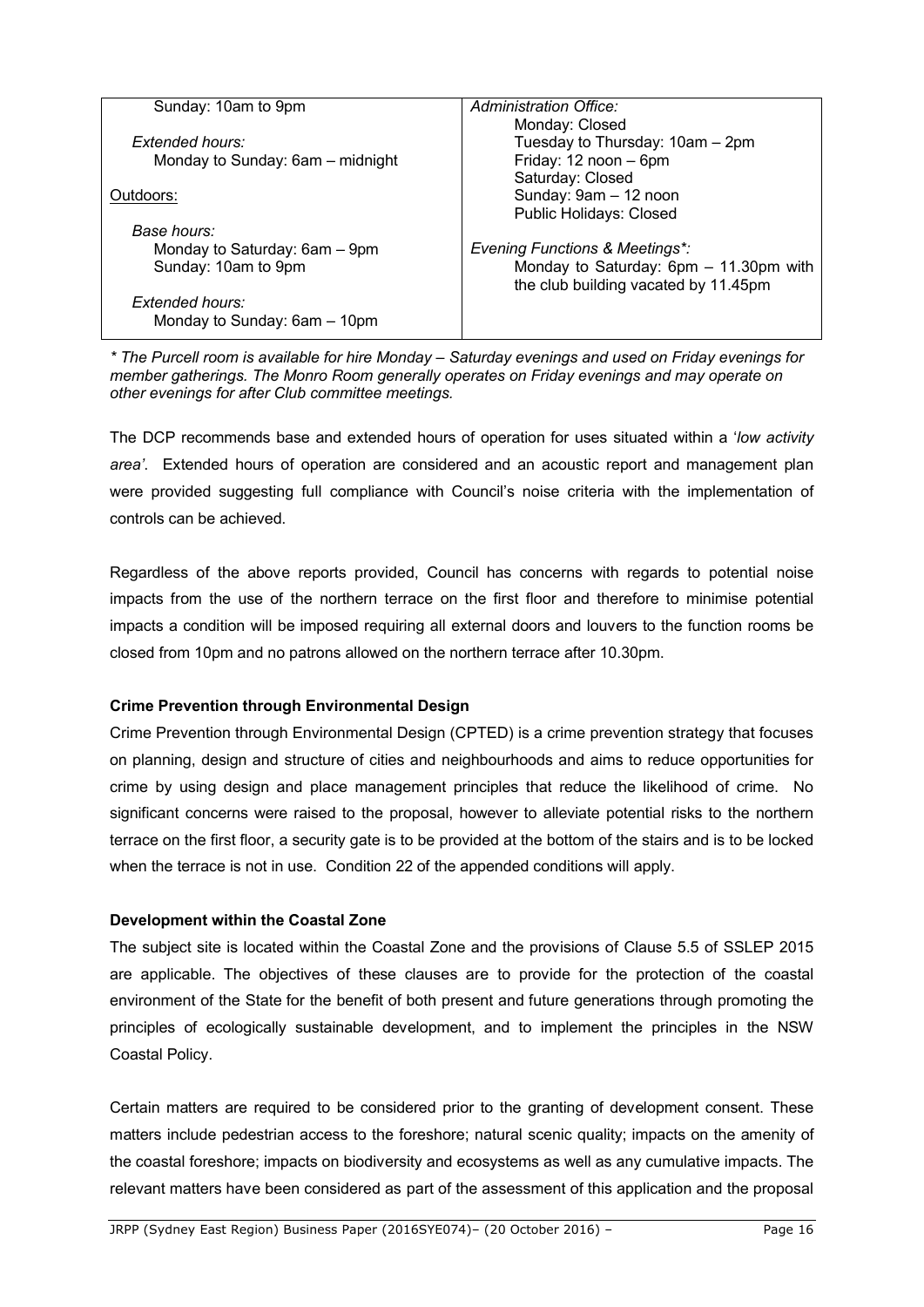is acceptable in this regard.

Clause 5.5 requires Council to be satisfied of certain matters prior to development consent being granted. These matters include public access; effluent disposal, stormwater disposal and coastal hazards. These matters have been addressed to Council's satisfaction.

#### **Acid Sulfate Soils**

The subject site is identified as within 'Class – 5' Acid Sulfate Soils Maps and the provisions of Clause 6.1 are applicable. The objectives of this clause are to ensure that development does not disturb, expose or drain acid sulphate soils and cause environmental damage.

Within Class 5, the trigger under SSLEP 2015 is works within 500m of adjacent Class 1,2,3 or 4 land that is below 5m AHD and by which the watertable is likely to lowered the water table below 1m AHD on adjacent Class 1,2,3 or 4 ASS land.

Given the nature of the proposed works, being alterations and additions to the existing building, there is unlikely to be an impact on the water table on adjacent Class 1, 2, 3, or 4, however precautionary conditions will been imposed to the development consent.

#### **SECTION 94 CONTRIBUTIONS**

Due to its nature, the proposed development will not require or increase the demand for local and district facilities within the area. Accordingly, it does not generate any Section 94 contributions.

### **DECLARATION OF AFFILIATION**

Section 147 of the Environmental Planning and Assessment Act, 1979 requires the declaration of donations/gifts in excess of \$1000. In addition Council's development application form requires a general declaration of affiliation. In relation to this development application the following declaration has been made by the following:

- Name of Councillor or Staff: General Manager, Scott Phillips and all Councillors.
- Nature of Affiliation or Association: Members of CSLSC, Honorary Members of SLSC by elected position.

### **CONCLUSION**

The proposed development is for alterations and additions to an existing community facility at 36A Gerrale Street and 6R The Esplanade, Cronulla.

The subject land is located within *Zone RE1 Public Recreation* pursuant to the provisions of Sutherland Shire Local Environmental Plan 2015. The proposed development, being a community facility, is a permissible land use within the zone with development consent.